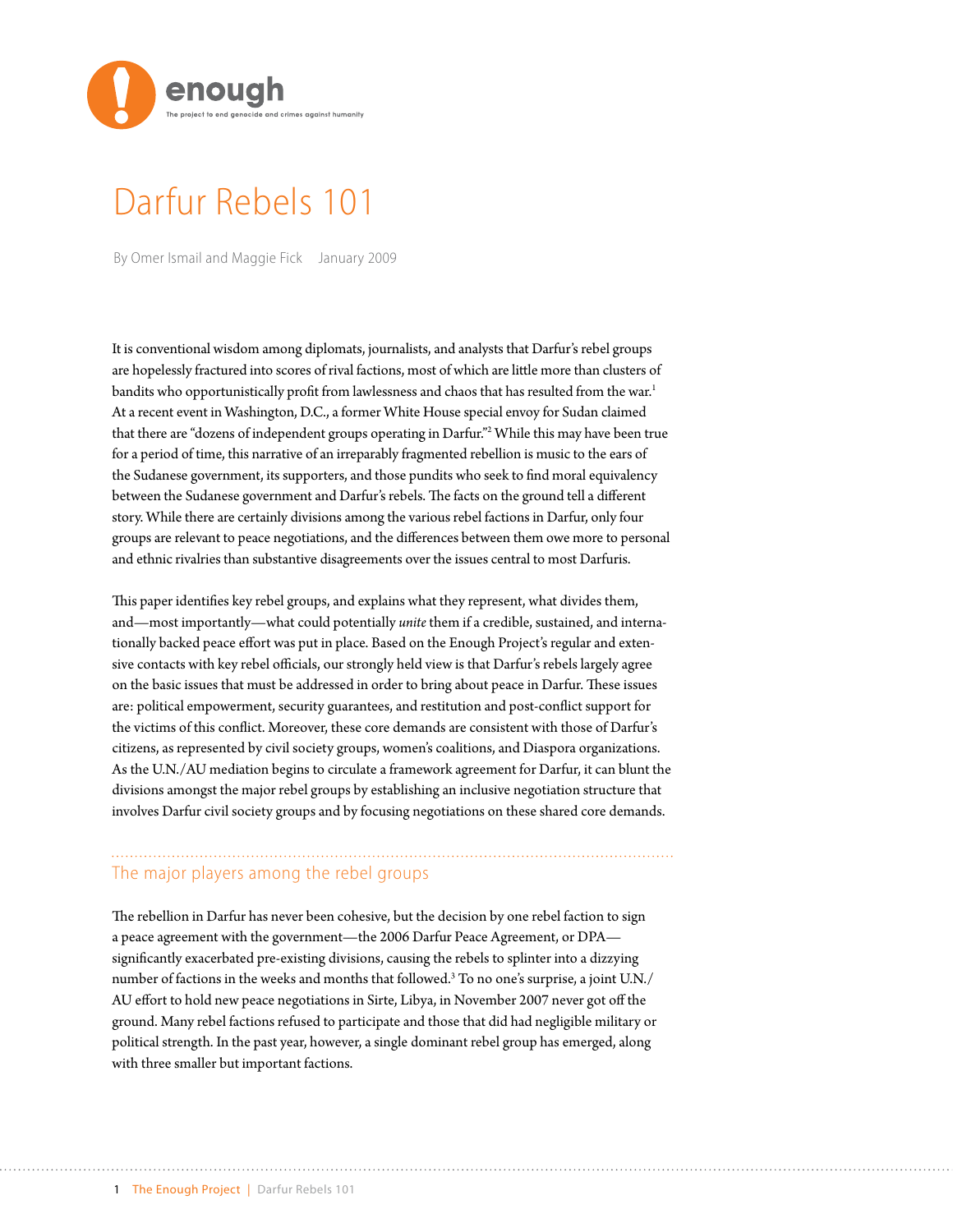The most dominant rebel group currently in Darfur is the Justice and Equality Movement, or JEM. The other three important entities are factions of the Sudan Liberation Movement, or SLA. The SLA and the JEM were the two rebel groups that launched the initial rebellion against the Sudanese government in 2003. Both movements voiced frustration over decades of political and economic marginalization of Darfur by the central government in Khartoum. Yet there are critical structural differences between the two movements. The JEM has always had a centralized leadership structure, while the SLA began as a fragile alliance of rival leaders with strong ties to their home regions and ethnic groups. While the JEM has remained largely a cohesive movement, the SLA's innate diversity played a significant role in its dramatic fragmentation. Owing to a variety of factors discussed below, three SLA factions have emerged as the most significant and, along with JEM, would need to be included in any peace process that hopes to succeed.

#### 1. Justice and Equality Movement (JEM)

The JEM began with strong leadership from former government minister, Dr. Khalil Ibrahim, a national political agenda, and a loyal and capable fighting force composed almost exclusively of ethnic Zaghawas.<sup>4</sup> Moreover, the JEM has always had better access than the SLA to funding sources and supporters outside of Sudan because of its Islamist roots, its connections to the Zaghawa Diaspora in Chad and elsewhere, and its relationships with financiers in the Persian Gulf. Over time, the JEM has become the largest and most militarily significant rebel group in Darfur.

Although the two rebel groups initially sought to cooperate politically and militarily, the JEM's past relationship with the Sudanese government and key figures within the Sudanese Islamist movement complicated its relationship with the SLA and stigmatized the JEM among many Darfuris and key players in the international community, including the United States. Dr. Khalil quickly earned a reputation as a spoiler. The JEM refused to sign the DPA in May 2006, opting to continue fighting with increased support from the Chadian and Eritrean governments.<sup>5</sup> The JEM also refused to participate in the 2007 talks in Sirte, Libya, arguing that many of the rebel factions invited to the negotiations were either militarily irrelevant or proxies for the government. Instead, Khalil strengthened his military forces, launched successful raids against Sudanese government positions beyond Darfur's borders, defended the Chadian government from Sudanbacked Chadian rebel groups, and prepared for one of the most significant events of the six-year conflict in Darfur: the May 2008 attack on the Khartoum suburb of Omdurman.

Although the JEM's attack on Omdurman failed to unseat the regime and JEM's expeditionary force was routed, it demonstrated JEM's increasing ambitions and reach while highlighting the potential vulnerability of Sudanese armed forces. The JEM is now the strongest rebel group on the ground and increasingly positioned to directly challenge Sudanese forces, but it lacks the air power that the Sudanese military regularly brings to bear against rebel forces and civilians. It recently announced that it would "attack very soon the positions of the Sudanese government" in unspecified Sudanese cities and warned civilians to stay away from "all military positions in Sudanese cities" because their attack is "imminent."6 While obviously this may be bravado from the JEM, it does seem symbolic of the group's increasing confidence.

Based largely on its military success and the continuing political leadership failures of other Darfuri rebel groups, the JEM has begun to garner new support among non-Zaghawa Darfuris and in Sudan's Kordofan region. Although the JEM has not been immune to splintering and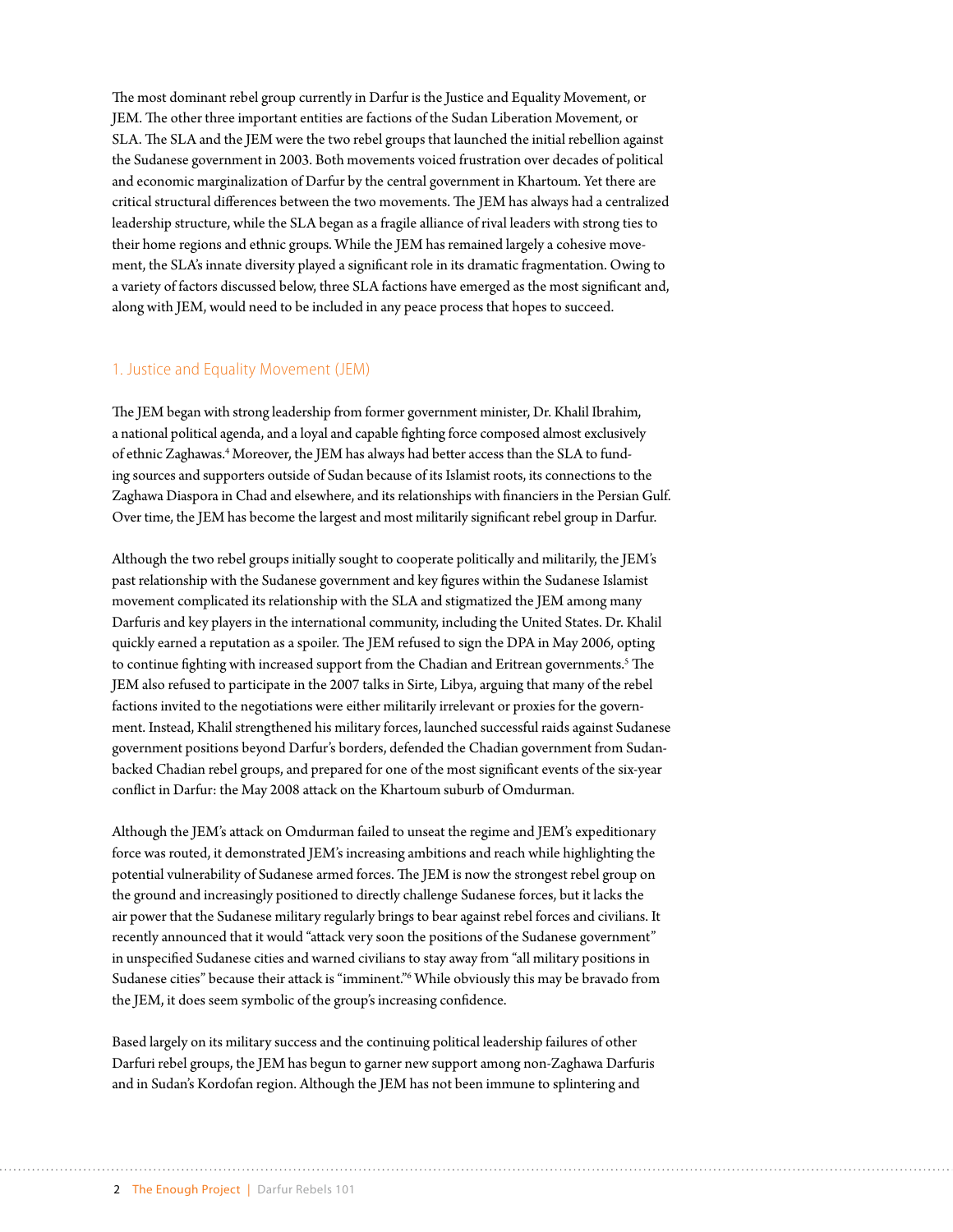personality clashes, the movement led by Khalil Ibrahim is relatively cohesive and demonstrates a much higher level of sophistication than its counterparts.7 In November, the JEM sent delegates to Doha, Qatar, to attend discussions with the Sudanese government over potential peace talks.<sup>8</sup> While other rebel groups have been critical of the Qatari initiative, representatives of the JEM told Enough that they were willing to consider the Qatari proposal and present their perspective on a possible peace process.

#### 2. Roots of the Sudan Liberation Army (SLA)

Darfur's longstanding resentment of the central government began in the late 1980s, after a devastating famine led to increased tensions over scarce natural resources between nomadic Arab populations and non-Arab Darfuri farming populations. During the late 1980s and 1990s, the Khartoum government consistently backed Arab groups in violent, racially driven conflicts to take land from non-Arab groups. The SLA has its roots in the self-defense militias formed by communities in western Darfur in the mid-1990s to protect non-Arabs from attack.

In early 2003, as peace talks to end the devastating 20-year civil war between the central government and the Sudan Peoples' Liberation Movement, or SPLM, edged toward the landmark Comprehensive Peace Agreement (eventually signed in 2005), marginalized political leaders and supporters from Darfur's Fur, Zaghawa, and Massaleit communities combined their self-defense militias to form the SLA and began attacking government posts in Darfur.<sup>9</sup>

*Bottom line:* The JEM is the best armed and most tightly organized Darfuri rebel group today, and their participation in negotiations is essential to reaching a durable peace agreement.

## **Desert Combat**

In the arid region of Darfur and neighboring eastern Chad, the number of vehicles an armed group possesses is the best indication of its military strength. With skilled drivers and fighters, pick-up trucks become fearsome battle wagons called "technicals," and obtaining and maintaining vehicles is critical to survival. A common "technical" is a Toyota truck equipped with a mounted machine gun or another light weapon such as an RPG antitank grenade launcher. Each truck holds 10 soldiers, their weaponry, and provisions such as food and fuel. They can cover long distances quickly and nimbly through rough terrain, making them ideal for desert warfare. In 1990, rebel leader turned Chadian President Idriss Déby made the 450-mile trek from eastern Chad to the capital of N'djamena in 300 battle-ready pickups and ousted then President Hissène Habré.<sup>10</sup>

The hijacking of humanitarian vehicles—particularly Toyota Land Cruisers has been a consistent danger for relief organizations trying to deliver aid to the vulnerable civilians caught in the middle of the Darfur rebellion. Aid

vehicles are often outfitted with state-of-the-art communication and navigation systems, and they have proven to be soft targets for armed groups and bandits seeking to either increase their military capacity or turn a profit by selling the stolen vehicles to other armed actors.

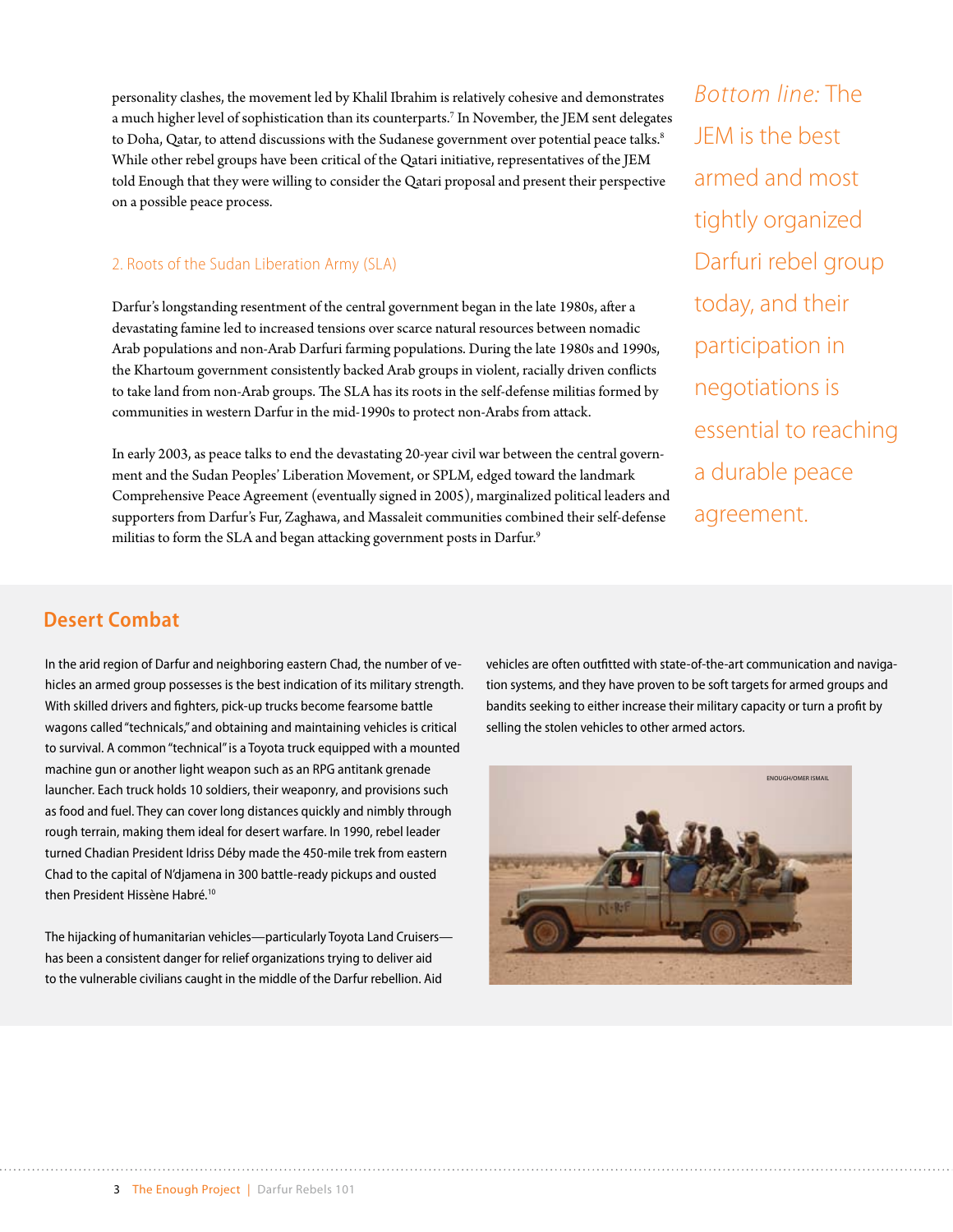The SLA no longer exists as it did at the outset of the rebellion in 2003. From its earliest days, it was plagued by internal divisions and power struggles based principally on intense personality clashes and ethnic differences between Abdel Wahid Mohamed al-Nur, a Fur, and Minni Arko Minawi, a Zaghawa.11 Clear organizational and command structures were never firmly established, and additional divisions erupted between military and political leaders within opposing factions. By late 2005, the SLA had splintered into three different movements led by Abdel Wahid, Minni Minawi, and a group of Abdel Wahid's former commanders.

Today, the strength of all of the rival SLA factions *combined* does not match the JEM's capabilities, and only a few of those factions can claim support among the people of Darfur. However, the participation of certain SLA factions is critical to peace efforts, as some of these groups have some legitimacy and could play a spoiler role in any new negotiations.

#### a) SLA/Abdel Wahid

Throughout the conflict, Abdel Wahid has sought to sustain his folk hero reputation among the Fur population, the largest ethnic group in Darfur. As a student activist in Khartoum in the 1990s, Wahid came to believe that change in Darfur could come only through armed rebellion, and he was instrumental as a political organizer in his native Jebel Marra region (a mountainous area at the crossroads of North, South, and West Darfur and Darfur's most fertile agricultural area) in the lead up to the SLA's initial offensive against the Sudanese military in 2003.

Currently, Abdel Wahid's significance is based principally on support from some of the 2.5 million Darfuris—particularly those from the Fur community—who live in camps for internally displaced persons. Through his refusal to sign the DPA and his skillful use of the Western media, Wahid has portrayed himself as a lone voice for Darfur's most marginalized people. However, he commands few troops on the ground and has not visited Darfur since 2004. Many of his former soldiers have defected to join other factions, especially rival Ahmed Abdel-Shafi's SLA splinter group, and Abdel Wahid now retains the support of only a few commanders confined to a small portion of Jebel Marra. Although Abdel Wahid's refusal to participate in peace negotiations until U.N. peacekeepers are fully deployed and the Janjaweed militias fully disarmed boosted his popularity, Darfuris have begun to question the logic of holding negotiations hostage to his agenda. Now living in exile in Paris, his credibility as a voice of Darfuris and his political support even among his native Fur people is waning.

#### b) SLA/Minni Minawi

Minni Minawi signed the DPA under considerable international pressure from the United States, United Kingdom, African Union, and others. At the peace talks in Abuja, Nigeria, the international community had ill-advisedly placed a time limit on reaching a final agreement. As the talks approached their artificial finish line, the Sudanese government accepted the terms of the DPA and the international community immediately focused in on Minawi. He was widely considered the only rebel commander with significant military capacity and, following rather crude logic, diplomats felt that if he signed then Abdul Wahid and JEM would be forced to join or risk losing the war. 12 In fact, Minawi's decision was in some ways the nail in the coffin both in terms of his own support among Darfuris and his faction's strength as a fighting force in Darfur. Immediately after Minawi signed the agreement and joined the Sudanese government as a senior assistant to President Omar al-Bashir, many of his commanders joined other SLA splinter groups, were

*Bottom line:*  Despite diminishing military and political relevance, Abdel Wahid's buy-in is a useful complement to a peace agreement because he remains the most outspoken and visible leader from Darfur's largest ethnic group.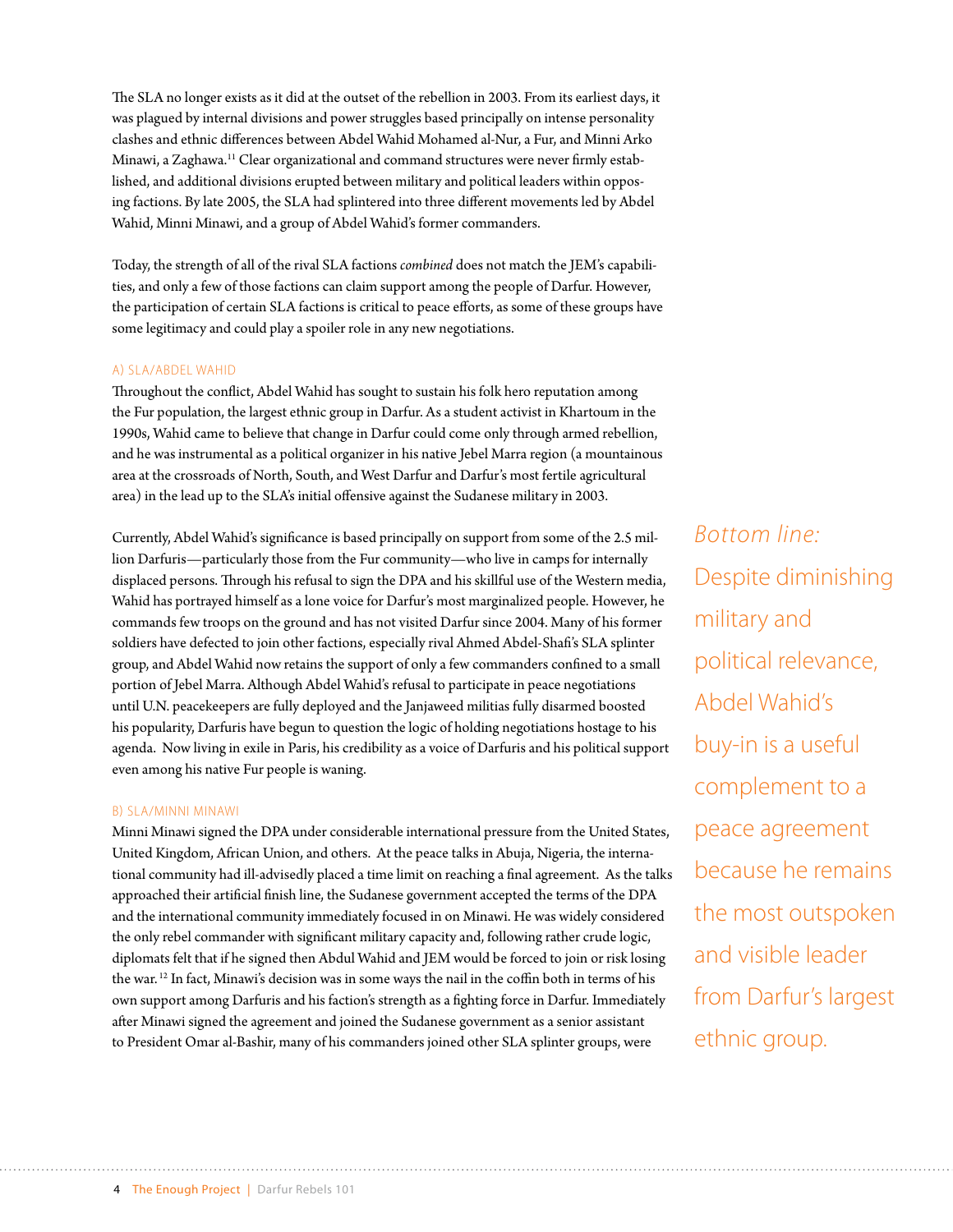

co-opted by the Sudanese government to fight groups that refused to sign, or turned to crime and banditry. Forces formerly loyal to Minawi were largely responsible for the string of carjackings and attacks on aid workers in the wake of the DPA negotiations, and these forces continue to play a role in the ongoing armed banditry in Darfur. At the same time, many of his closest political advisers abandoned him and launched their own rebel factions.

Since Minawi joined the Sudanese government, he has been largely regarded by Darfuris as more sellout than savior, and he has been increasingly marginalized and undermined by Khartoum. He has largely ceremonial duties related to implementation of the DPA, but that agreement is irrelevant without its acceptance by the JEM and others. Yet the government of Sudan seeks to keep the DPA on life support to sustain the fiction that it supports a peaceful solution in Darfur, while the external actors that helped to negotiate the deeply flawed DPA continue to support the deal in the futile hope that their efforts were not in vain and in efforts to preserve their reputations.

In June 2008, Minawi left Khartoum and returned to Darfur, informally suspending his participation in the Sudanese government to protest the poor implementation of the DPA. Given that the DPA has finally been recognized by the international community as incomplete and incapable of bringing peace to Darfur, Minawi's insistence that it be implemented is another sign of his movement's lack of relevance among other Darfur rebel groups.

#### c) SLA/Unity

SLA/Unity is composed primarily of Zaghawa fighters from North Darfur and is led by commanders who served under the SLA's first chief of staff, Abdalla Abaker, who was killed in 2004. Abaker's former commanders remained loyal to Abdel Wahid until the talks that led to the DPA, during which they formed their own faction, the Group of 19, or G19. The mediation team leading the negotiations refused to recognize the G19 as a legitimate rebel movement, and when the talks ended the group quickly became one of the more formidable military forces in Darfur and changed its name to SLA/Unity. In August/September of 2008, the Sudanese government attacked the areas controlled by SLA/Unity in North Darfur and forced the move-

*Bottom line:* As the sole rebel signatory of the already largely defunct Darfur Peace Agreement, Minni Minawi is positioned to put the final nail in the DPA's coffin and help persuade his backers in the international community to mount a more inclusive new process.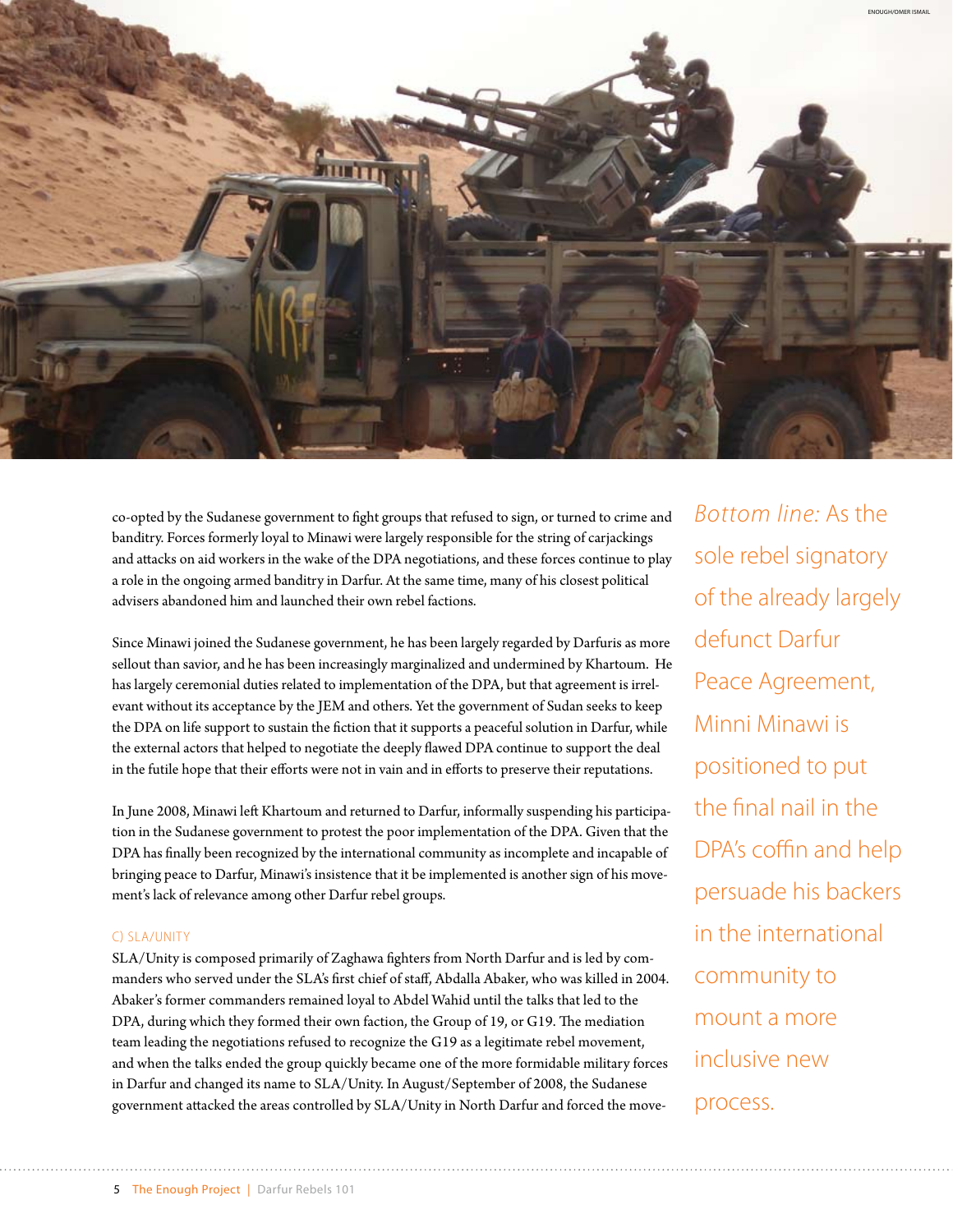ment to retreat from its stronghold to areas further north and west near the Chadian boarder. However, SLA/Unity remains powerful in North Darfur because of the remoteness of the area and the Sudanese government's fear to commit ground troops after their sound defeat by the JEM in the same area in 2006.

Politically, SLA/Unity is on less sure footing. Although the movement includes a well-regarded Zaghawa leader named Suleiman Jamous (currently based in Chad as the SLA/Unity humanitarian coordinator), SLA/Unity has thus far failed to consolidate support of the Darfuri people by presenting themselves as a viable alternative to other SLA factions, while the JEM has managed to absorb a number of marginalized SLA/Unity leaders and the forces they control.

In addition, SLA/Unity has been blamed for their leading role in the September 2007 rebel attacks on AU peacekeepers in Haskanita. Enough has learned that one of the SLA/Unity commanders may be under investigation by the International Criminal Court for his role in the Haskanita attacks, along with the commander of a splinter faction of JEM and potentially another SLA faction. Jamous recently told Enough that the SLA/Unity is willing to cooperate with the International Criminal Court's investigation of this incident and that they are open to the Qatar peace initiative, but they need to know more details before they fully commit.

#### 3. Dealing with the remaining SLA factions

The remaining SLA factions—which in most cases consist of little more than a dissident commander with a satellite phone and perhaps a website—are neither militarily nor politically significant. Armed bandits masquerading as rebels, they lack real military capabilities but contribute to the already poor security situation on the ground. These actors should not be dealt with in the context of a peace process, as a place at the negotiating table would grant them undeserved political legitimacy. These groups should be viewed as security hazards rather than representatives of the Darfuri people.

## Common calculations: What unites the rebels?

Although divided by allegiance, rebel groups share a roughly similar core set of political demands. These issues are easily identified, as they have been expressed by various rebel parties in previous failed peace negotiations. However, the international community has failed to establish a sustained peace process that can unify the factions on the substance of an agreement. Such a process must include the key issues so that leaders who have disagreed in the past have an incentive to work together toward common goals despite their differences.

Three sets of issues must be part of any peace agreement. These must be discussed in a process that includes not just the key rebel groups outlined above, but also civil society organizations and Diaspora groups. While international diplomats are often loathe to meaningfully include civil society in peace talks, the lack of broad support within Darfur for previous negotiations and agreements is a major reason why they failed. A renewed peace effort for Darfur must widen the support for a deal in Darfur and abroad and better represent the interests of average Darfuris. These interests are:

*Bottom line:* Despite their internal leadership divisions, the SLA/Unity has significant territorial control in North Darfur and could become a spoiler if left out of the peace process.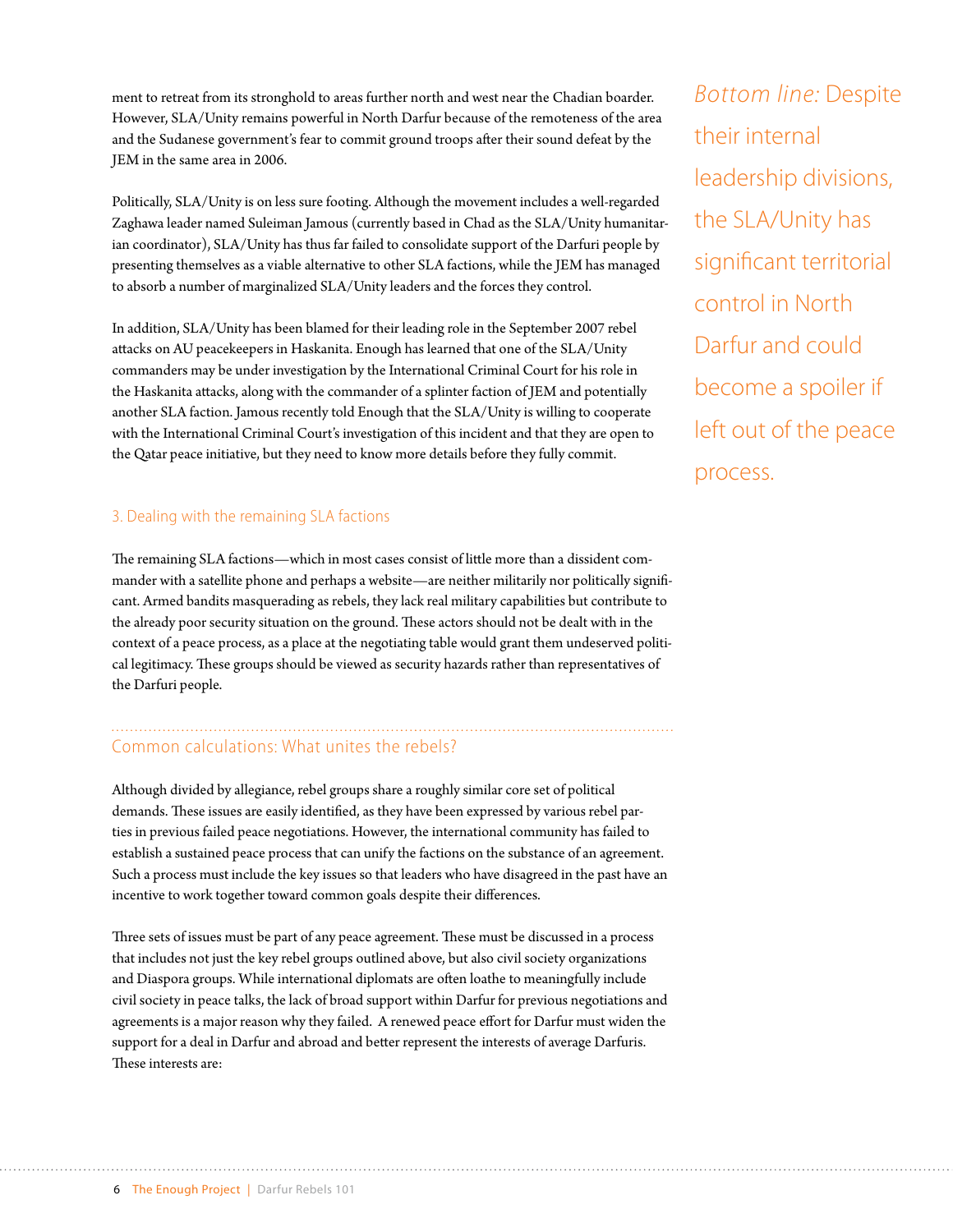**1. Political empowerment:** Darfuris took up arms in 2003 because of the deliberate political marginalization of the Darfuri people by the government in Khartoum. The question of how power will be distributed in Darfur in particular, and in Sudan more broadly, especially in light of the status of the CPA, must be agreed upon by all rebel parties and the Sudanese government. The rebels have indicated that their vision of power-sharing means representation for Darfuris in all sectors of the government and in the Sudanese Armed Forces, in proportions that are consistent with the most recent census in Darfur (from 1993; the 2008 census did not include Darfur because of insecurity) which concluded that 20 percent of Sudanese are from Darfur.13

**2. Security:** Peace in Darfur is not possible without a radical change to the security situation in the region and a substantive restructuring of the security apparatus in Khartoum. First, the U.N./ AU hybrid peacekeeping force, or UNAMID, must be fully deployed and afforded unrestricted access throughout Darfur. Second, the international community must support and closely monitor a comprehensive disarmament, demobilization, and reintegration program, or DDR, that disarms the Janjaweed militias, dismantles the governmental institutions that support them, and demilitarizes the other armed groups and bandits. Third, a peace agreement must allow for the safe and voluntary return of the 2.5 million displaced Darfuris to their homes. Finally, wider security sector reform must include a measure of civilian oversight to the security apparatus in Khartoum, and a new system of policing in Darfur. Such reforms must consider the realities of traditional life in Darfur, allowing farmers and herders to carry rifles to defend their land and livestock in keeping with their history.

**3. Welfare:** Darfuris whose livestock, land, and possessions were stolen by government-sponsored Janjaweed militias must have adequate restitution. The government of Sudan must agree to allocate substantial funds for a restitution process with international oversight to ensure that the funds are dispersed fairly. The hotly contested question of land tenure and property ownership in Darfur must also be addressed. This process, along with international prosecution and a wellresourced approach to transitional justice, will help satisfy the Darfuri demand for justice while enabling people to rebuild their lives, reestablish their livelihoods, and begin to recover from the devastating effects of the genocide.

## "One Darfur": The importance of engaging Darfuri civil society

The divide-and-destroy tactics of the Sudanese government and, to a lesser extent, the tensions between various rebel factions have highlighted ethnic differences in Darfur. Nonetheless, members of Darfuri civil society have demonstrated courage and leadership throughout the conflict and are working toward peace. Enough has observed that in some areas in Darfur, sedentary farmers and Arab nomads have worked together to forge dialogue and restore principles of co-existence and peaceful conflict resolution. This suggests that there is an important element of consensus within Darfuri civil society at this juncture, but peacemakers should not expect these groups to speak with one voice.

Meaningful participation by civil society actors will be crucial to broadening support for peace negotiations among Darfuris and ensuring popular ownership of both the peace process and its outcomes. In past peace efforts, particularly the DPA talks, civil society members were sidelined or manipulated by the Sudanese government. A strong presence of civil society groups that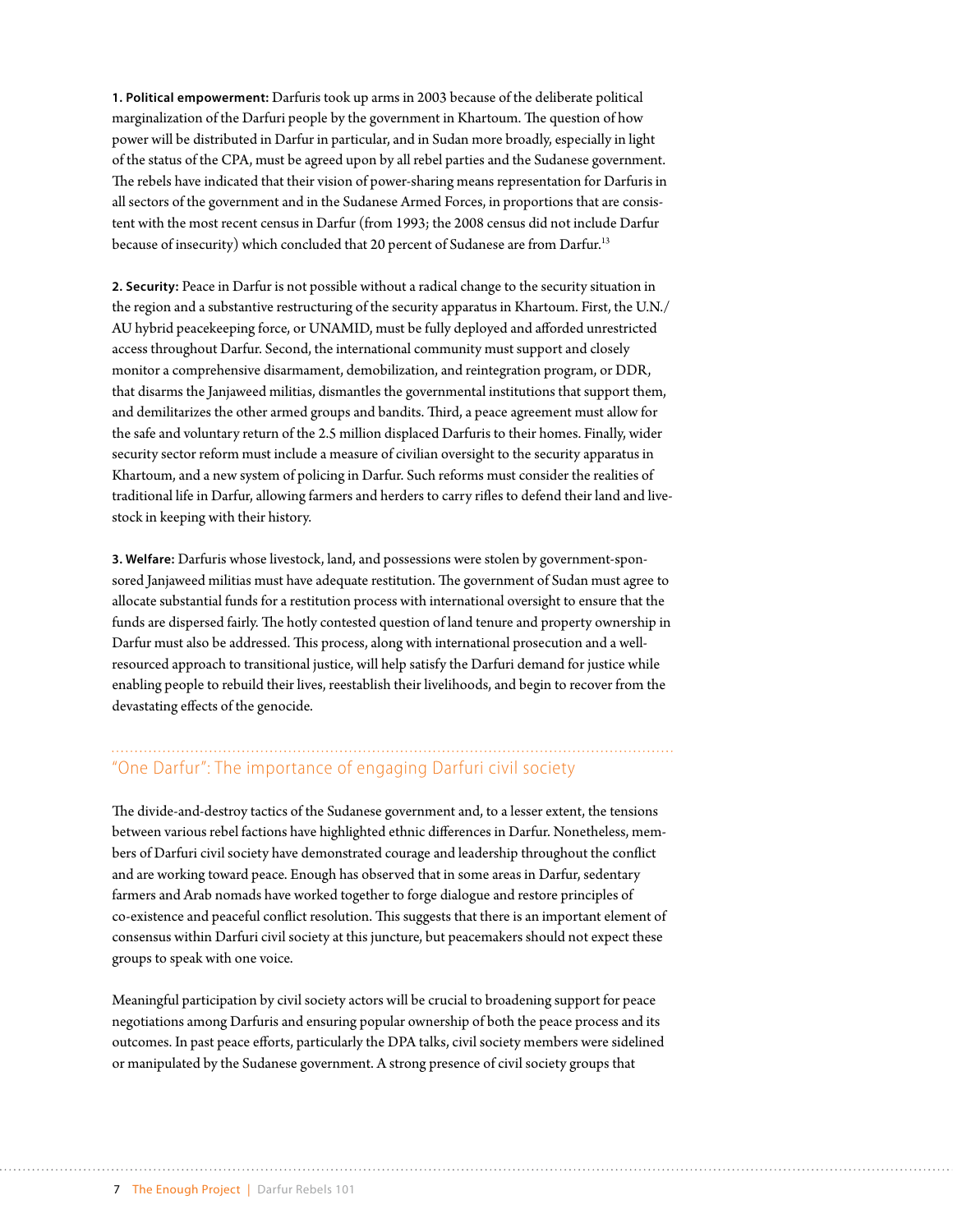legitimately represent the people of Darfur (including community and tribal leaders as well as women's group representatives) can help set a tone and agenda for the talks, mitigate the negative impact of rebel divisions, and help prevent the talks from being hijacked by armed groups.

Outside of Darfur, a network of relatively well-organized Diaspora organizations is supporting the efforts of Darfuri civil society to promote peace. African women's organizations such as Femmes Africa Solidarité have sponsored forums to bring together women from all over Sudan and the African continent to articulate and emphasize the role of Darfuri women in peacemaking efforts in Darfur. Organizations such as the Darfuri Leader's Network, or DLN, have conducted effective advocacy abroad for renewed dialogue in Darfur.14 While the Diaspora community serves an important role, the onus still remains on organizations in Darfur to carry on the dialogue and organize around common principles, understanding that there will be strong differences of opinion. Nonetheless, the merging of Darfuri civil society organizations with prominent Diaspora groups attests to the growing political will inside and outside of Darfur that could help pave the way to a promising new process.

## Conclusion: Uniting for peace

Rebel divisions are not the primary obstacle to peace in Darfur. The international community must not allow Khartoum to blame rebel divisions for the government's inaction to end Darfur's suffering, nor are rebel groups to be blamed from the international community's failure to mount an effective diplomatic strategy for dealing with Sudan's multiple crises. Although divided by personalities and power struggles, Darfur's rebel groups and civil society leaders share the common goal of peace and justice for their people. A credible peace process to resolve the war is feasible, but it requires leadership from the international community. Sustained pressure should be placed on Khartoum to ensure it does not obstruct the consensus building between Darfur's armed and unarmed constituencies. With sufficient political will and substantial diplomatic efforts, Darfuris can find common ground and a peace agreement could be within reach.

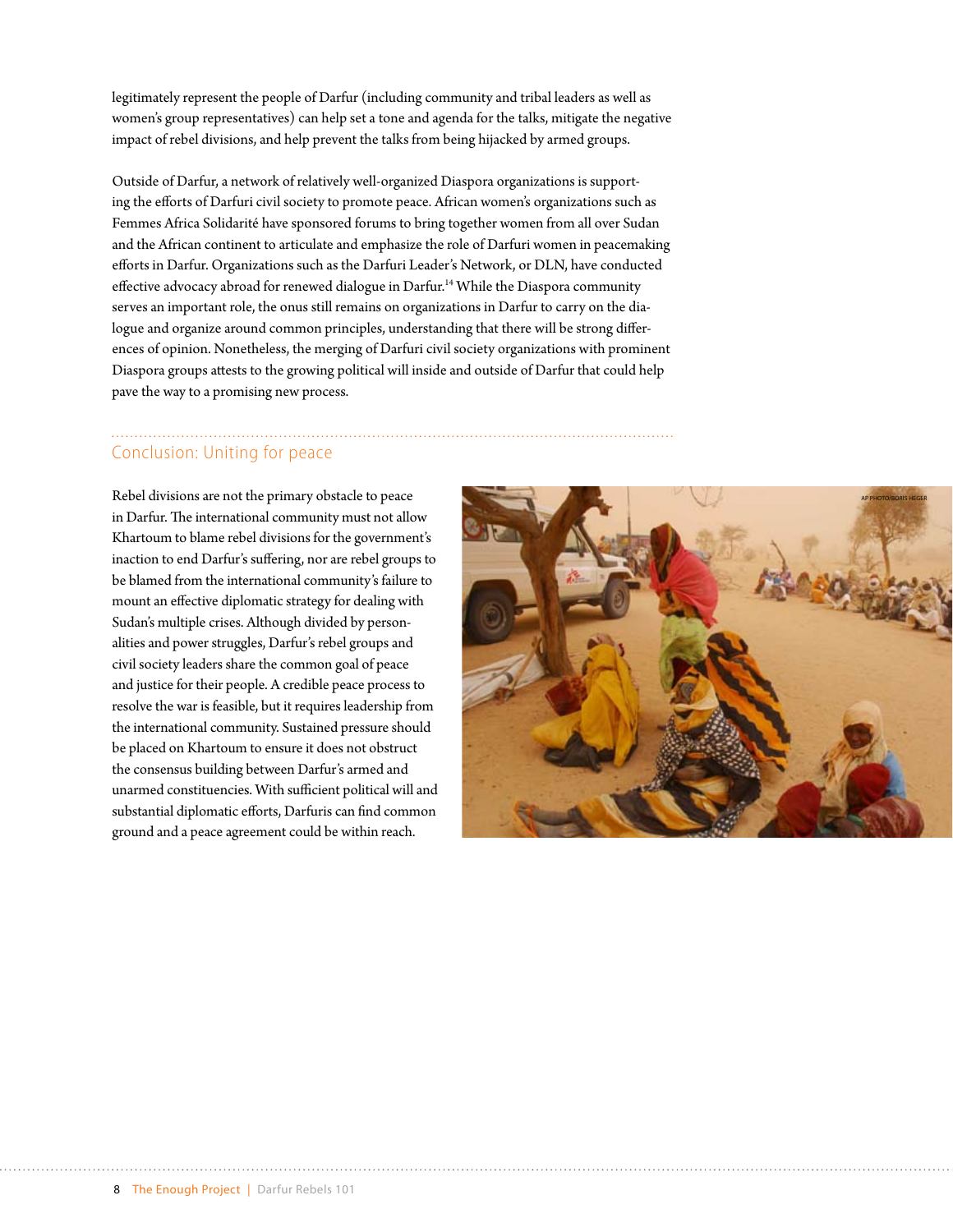## Endnotes

- 1 The perspective that the situation in Darfur had transitioned "from genocide to anarchy" gained some public traction in the summer of 2007, when intercommunal violence in Darfur was escalating. Enough responded to this notion with a strategy paper that argued that "the conditions in Darfur and eastern Chad today are not evi-dence of an end to genocide and the onset of an entirely new and different war—they are the echoes of genocide." Enough also argued that the genocidal intentions of the Sudanese regime had not changed, and that the Sudanese government was helping to fuel the chaos that had recently emerged in Darfur. See [John Prendergast and Colin](http://enoughproject.org/publications/echoes-genocide-darfur-and-eastern-chad)  [Thomas-Jensen, "Echoes of Genocide in Darfur and Eastern Chad"](http://enoughproject.org/publications/echoes-genocide-darfur-and-eastern-chad) (September 2007).
- 2 Andrew Natsios, President Bush's Special Envoy to Sudan from September 2006 to December 2007, spoke at length of the "Balkanization" of Darfur's rebel groups at a public panel discussion, ["Challenges to Sudan's Comprehensive Peace Agreement"](http://www.csis.org/component/option,com_csis_events/task,view/id,1894/) at the Center for Strategic and International Studies on January 14, 2009.
- 3 See the International Crisis Group report, ["Darfur's Fragile Peace Agreement"](http://www.crisisgroup.org/home/index.cfm?id=4179) (June 2006), for a detailed analysis of the Darfur Peace Agreement negotiations.
- 4 The men who would become JEM's leaders were instrumental in the publishing of the "Black Book," a document that tried to document alleged disparities in political and economic power in Sudan and illustrated the marginalization of the periphery of Sudan—with specific reference to Darfur—and the hegemony of the Arab-dominated center.
- 5 Chadian sponsorship of the JEM rebels became overt in December 2005, after Chadian rebels backed by Khartoum hit the strategic border post of Adré and accelerated a proxy war between Chad and Sudan. For more details on the proxy war and the Chadian government's connections to the JEM, see Enough strategy paper by Colin Thomas-Jensen, ["Nasty Neighbors: Resolving the Chad-Sudan Proxy War"](http://www.enoughproject.org/publications/nasty-neighbors-resolving-chad-sudan-proxy-war) (April 2008).
- 6 "Darfur JEM warns of imminent attacks against Sudan government." Sudan Tribune, December 22, 2008, available at:<http://www.sudantribune.com/spip.php?article29652>
- 7 JEM maintains a regularly updated website at [http://www.sudanjem.com.](http://www.sudanjem.com)
- 8 "JEM to mull Qatari proposal for Sudan peace talks," Agence France-Presse, November 1, 2008, available at: [http://afp.google.com/article/ALeqM5gbbexTctPgYNgqLxGzpkz](http://afp.google.com/article/ALeqM5gbbexTctPgYNgqLxGzpkzd9YNsUQ)[d9YNsUQ](http://afp.google.com/article/ALeqM5gbbexTctPgYNgqLxGzpkzd9YNsUQ)
- 9 SLA was originally called the Darfur Liberation Front.

- 10 In 1990, rebel leader turned Chadian President Idriss Déby made the 450-mile trek from eastern Chad to the capital of N'djamena in 300 battle-ready pickups and ousted then-President Hissène Habré.
- 11 The Sudan Liberation Army, or SLA, is also referred to as the Sudan Liberation Movement. The splinter factions that exist today are identified as either SLA or SLM, followed by the name of their commander or another description. For the purpose of consistency, this paper uses the abbreviation SLA throughout, although SLM is also accurate.
- 12 See Enough strategy paper by John Prendergast and Colin Thomas-Jensen, ["A Strategy](http://enoughproject.org/publications/strategy-success-sirte)  [for Success in Sirte"](http://enoughproject.org/publications/strategy-success-sirte) (November 2007).
- 13 Adopting the 1993 census as the base for the establishment of new systems of powersharing in Sudan was agreed to by the Sudanese government and several rebel groups when they signed a declaration of principles in talks held in Abuja, Nigeria in July 2005 (these talks preceded the DPA talks, which took place in Abuja in 2006). The Sudanese government has indicated that this declaration will also govern future peace talks.
- 14 The DLN recently helped to establish a platform to consolidate efforts toward a single road map for peace. In July 2008, civil society meetings in Tanzania produced the Dar es Salaam Declaration in a process that for the first time included representatives from Darfur's camps for the displaced. A larger, more inclusive meeting is planned for spring 2009, with the goal of finalizing a unified set of demands for a peace process. See ["Dar](http://www.sudantribune.com/spip.php?article28129)  [es Salaam Declaration on reenergizing the peace process in Darfur,"](http://www.sudantribune.com/spip.php?article28129) Sudan Tribune, August 3, 2008.